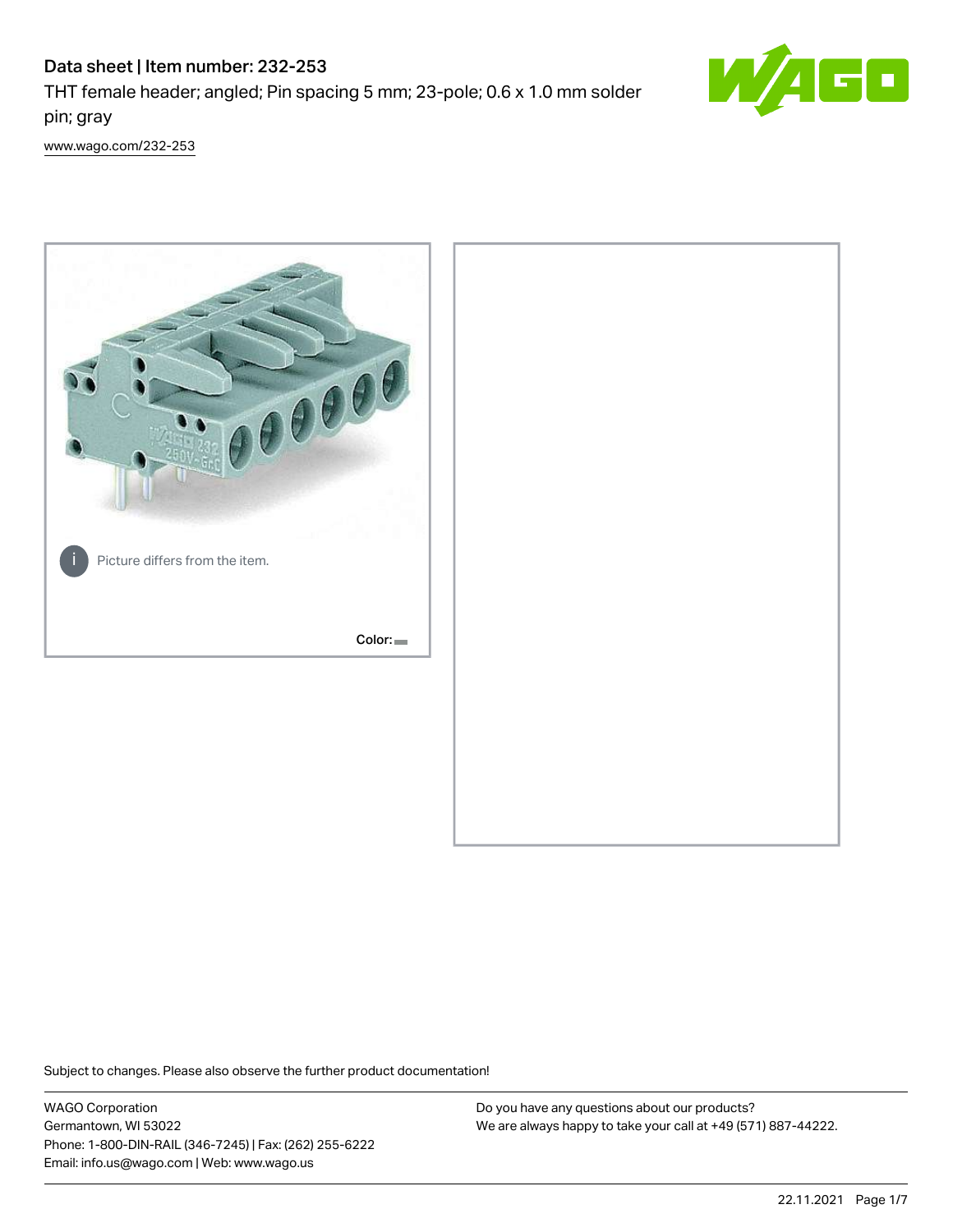W/160

Dimensions in mm

 $L =$  (pole no. x pin spacing) + 1.5 mm

Distance to first solder pin: 2.2 mm

2- to 3-pole female connectors – one latch only

#### Item description

- **Horizontal or vertical PCB mounting via straight or angled solder pins**
- For board-to-board and board-to-wire connections
- $\blacksquare$ Touch-proof PCB outputs
- $\blacksquare$ Easy-to-identify PCB inputs and outputs
- **Now With coding fingers**

Subject to changes. Please also observe the further product documentation!

WAGO Corporation Germantown, WI 53022 Phone: 1-800-DIN-RAIL (346-7245) | Fax: (262) 255-6222 Email: info.us@wago.com | Web: www.wago.us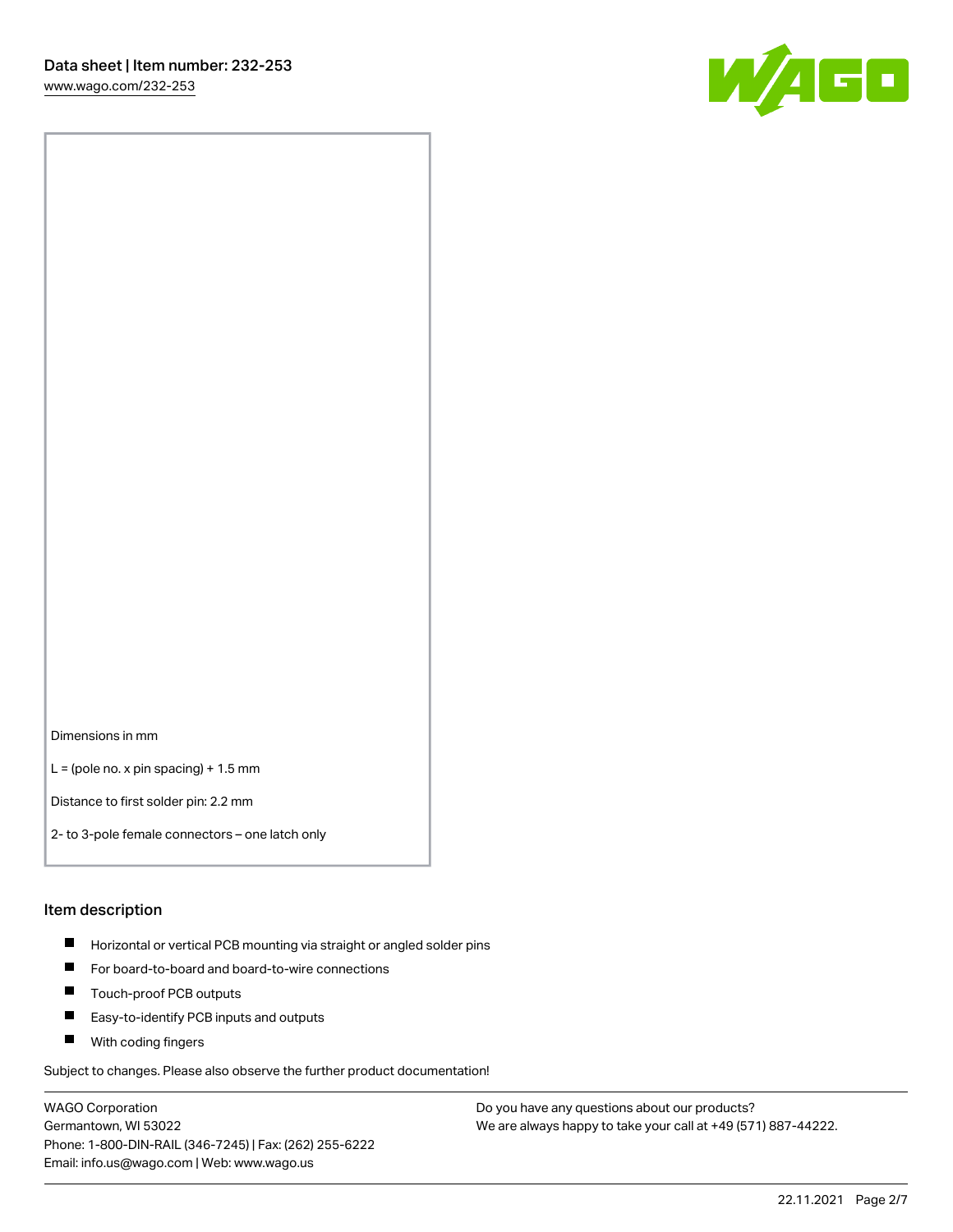

### Data Notes

| Safety information 1 | The <i>MCS – MULTI CONNECTION SYSTEM</i> includes connectors<br>without breaking capacity in accordance with DIN EN 61984. When<br>used as intended, these connectors must not be connected<br>/disconnected when live or under load. The circuit design should<br>ensure header pins, which can be touched, are not live when<br>unmated. |
|----------------------|--------------------------------------------------------------------------------------------------------------------------------------------------------------------------------------------------------------------------------------------------------------------------------------------------------------------------------------------|
| Variants:            | Other pole numbers<br>3.8 mm pin projection for male headers with straight solder pins<br>Gold-plated or partially gold-plated contact surfaces<br>Other versions (or variants) can be requested from WAGO Sales or<br>configured at https://configurator.wago.com/                                                                        |

# Electrical data

### IEC Approvals

| Ratings per                 | IEC/EN 60664-1                                                       |  |
|-----------------------------|----------------------------------------------------------------------|--|
| Rated voltage (III / 3)     | 320 V                                                                |  |
| Rated surge voltage (III/3) | 4 <sub>k</sub> V                                                     |  |
| Rated voltage (III/2)       | 320 V                                                                |  |
| Rated surge voltage (III/2) | 4 <sub>k</sub> V                                                     |  |
| Nominal voltage (II/2)      | 630 V                                                                |  |
| Rated surge voltage (II/2)  | 4 <sub>k</sub> V                                                     |  |
| Rated current               | 12A                                                                  |  |
| Legend (ratings)            | (III / 2) $\triangleq$ Overvoltage category III / Pollution degree 2 |  |

# UL Approvals

| Approvals per                  | <b>UL 1059</b> |
|--------------------------------|----------------|
| Rated voltage UL (Use Group B) | 300 V          |
| Rated current UL (Use Group B) | 15 A           |
| Rated voltage UL (Use Group D) | 300 V          |
| Rated current UL (Use Group D) | 10 A           |

# Ratings per UL

| Rated voltage UL 1977 | 600 V |
|-----------------------|-------|
| Rated current UL 1977 |       |

Subject to changes. Please also observe the further product documentation!

| <b>WAGO Corporation</b>                                | Do you have any questions about our products?                 |
|--------------------------------------------------------|---------------------------------------------------------------|
| Germantown, WI 53022                                   | We are always happy to take your call at +49 (571) 887-44222. |
| Phone: 1-800-DIN-RAIL (346-7245)   Fax: (262) 255-6222 |                                                               |
| Email: info.us@wago.com   Web: www.wago.us             |                                                               |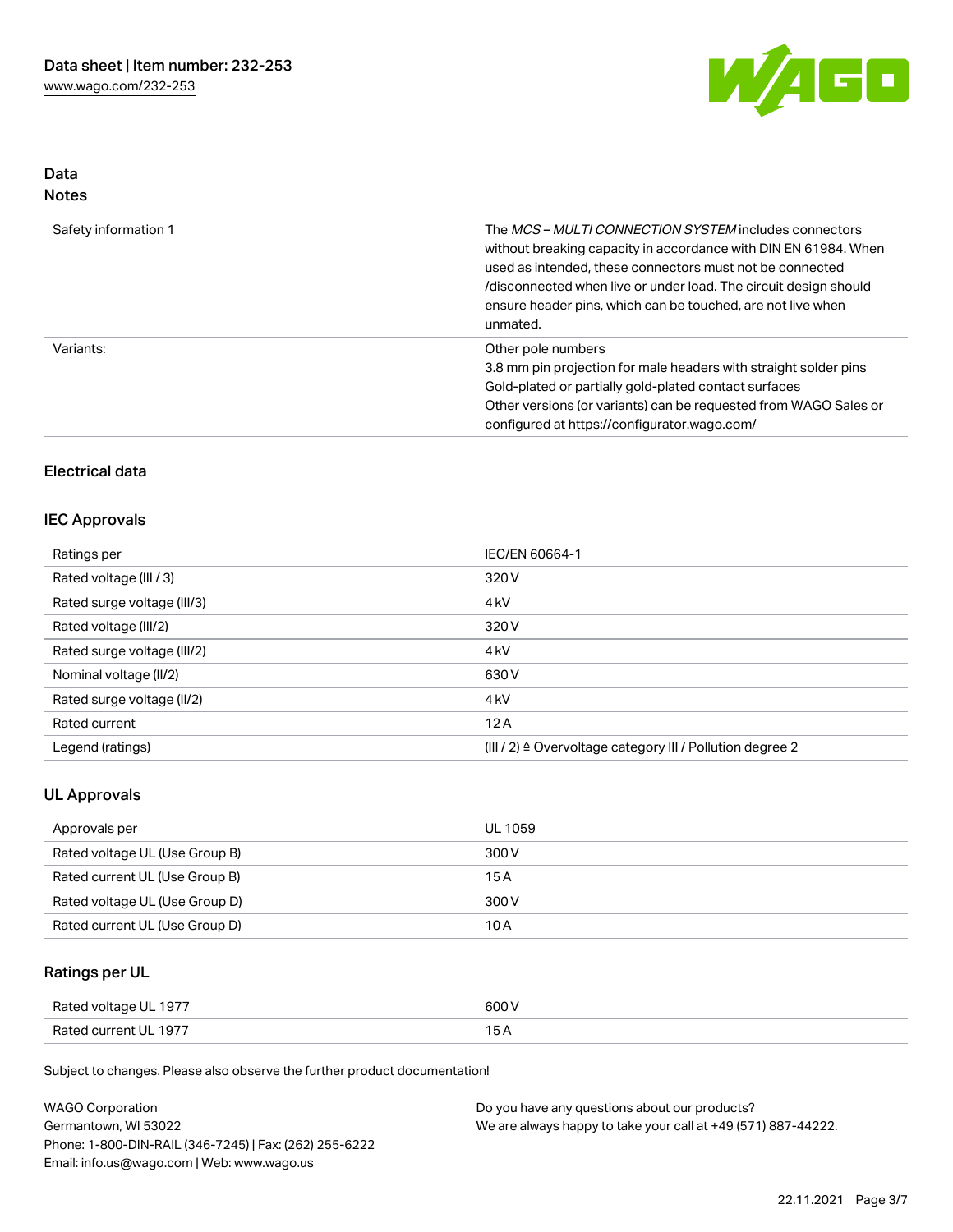

# CSA Approvals

| Approvals per                   | <b>CSA</b>            |  |
|---------------------------------|-----------------------|--|
| Rated voltage CSA (Use Group B) | 300V                  |  |
| Rated current CSA (Use Group B) | 15A                   |  |
| Rated voltage CSA (Use Group D) | 300V                  |  |
| Rated current CSA (Use Group D) | 10A                   |  |
| <b>Connection data</b>          |                       |  |
| Total number of potentials      | 23                    |  |
| Number of connection types      | 1                     |  |
| Number of levels                | 1                     |  |
| <b>Connection 1</b>             |                       |  |
| Number of poles                 | 23                    |  |
| Physical data                   |                       |  |
| Pin spacing                     | 5 mm / 0.197 inch     |  |
| Width                           | 116.5 mm / 4.587 inch |  |
| Height                          | 16.6 mm / 0.654 inch  |  |
| Height from the surface         | 11.6 mm / 0.457 inch  |  |
| Depth                           | 18.25 mm / 0.719 inch |  |
| Solder pin length               | 5 <sub>mm</sub>       |  |

| ___<br>-                             |               |
|--------------------------------------|---------------|
| Solder pin dimensions                | mm<br>N 6 x 1 |
| Drilled hole diameter with tolerance |               |
|                                      |               |

# Plug-in connection

| Contact type (pluggable connector) | Female header |
|------------------------------------|---------------|
| Connector (connection type)        | for PCB       |
| Mismating protection               | No            |
| Mating direction to the PCB        | 0°            |
| Locking of plug-in connection      | Without       |

# PCB contact

| <b>PCB Contact</b>     | п.                                         |
|------------------------|--------------------------------------------|
| Solder pin arrangement | over the entire female connector (in-line) |

Subject to changes. Please also observe the further product documentation!

| <b>WAGO Corporation</b>                                | Do you have any questions about our products?                 |
|--------------------------------------------------------|---------------------------------------------------------------|
| Germantown, WI 53022                                   | We are always happy to take your call at +49 (571) 887-44222. |
| Phone: 1-800-DIN-RAIL (346-7245)   Fax: (262) 255-6222 |                                                               |
| Email: info.us@wago.com   Web: www.wago.us             |                                                               |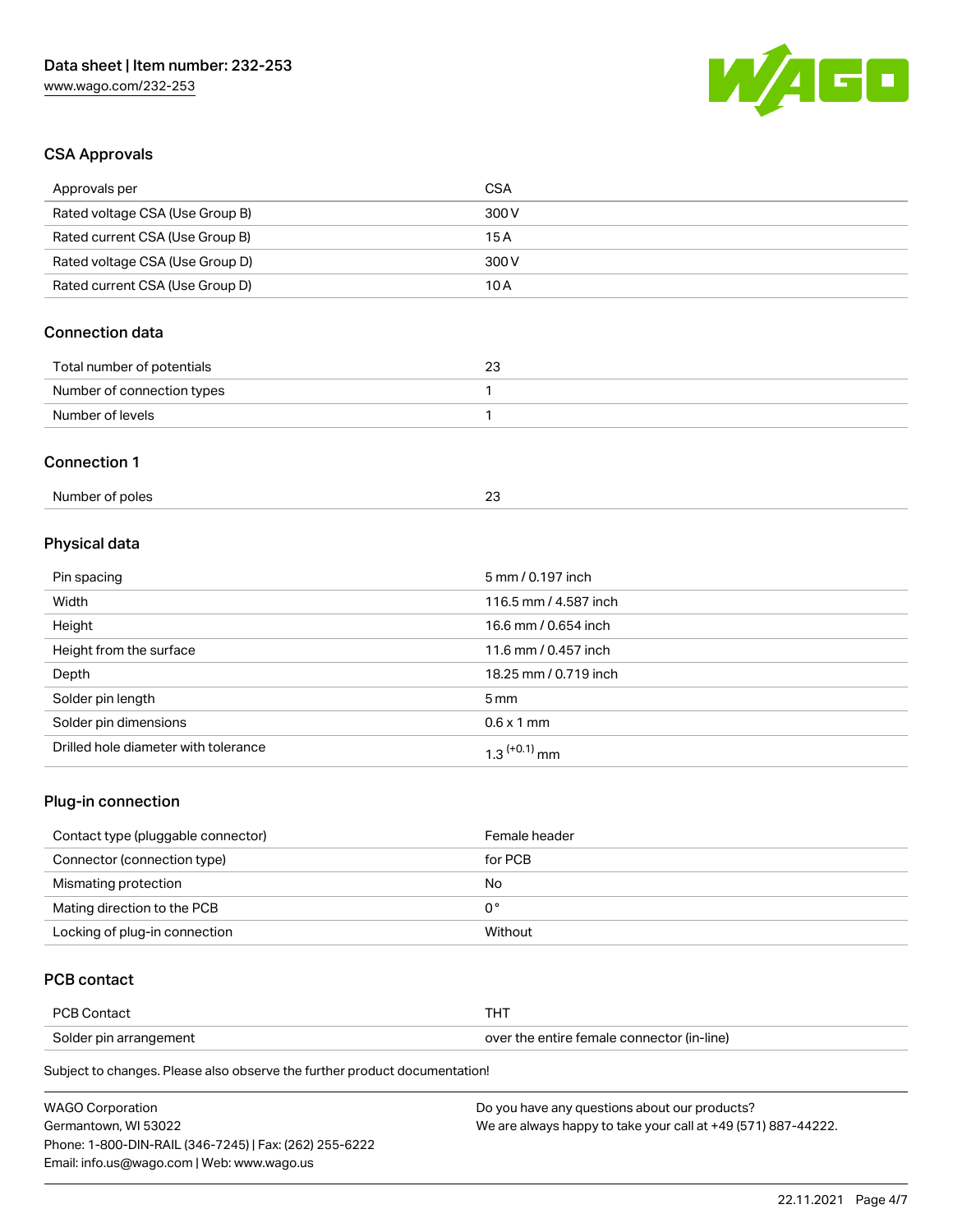Number of solder pins per potential 1



#### Material data

| Color                       | gray             |
|-----------------------------|------------------|
| Material group              |                  |
| Insulation material         | Polyamide (PA66) |
| Flammability class per UL94 | V <sub>0</sub>   |
| Contact material            | Copper alloy     |
| Contact plating             | tin-plated       |
| Fire load                   | 0.371 MJ         |
| Weight                      | 21.2g            |

#### Environmental requirements

| Limit temperature range | $-60+85 °C$ |  |
|-------------------------|-------------|--|
|-------------------------|-------------|--|

#### Commercial data

| Product Group         | 3 (Multi Conn. System) |
|-----------------------|------------------------|
| PU (SPU)              | 10 Stück               |
| Packaging type        | box                    |
| Country of origin     | DE                     |
| <b>GTIN</b>           | 4044918579414          |
| Customs tariff number | 8536694040             |

### **Counterpart**



Male connector; 23-pole; Pin spacing 5 mm; gray [www.wago.com/231-623](https://www.wago.com/231-623)<br>Male connector; 23-pole; Pin spacing 5 mm; gray

Item no.231-623/019-000

Male connector; 23-pole; Pin spacing 5 mm; mounting flange; gray [www.wago.com/231-623/019-000](https://www.wago.com/231-623/019-000)

#### Optional accessories

#### Testing accessories



Item no.: 231-661

Test plugs for female connectors; for 5 mm and 5.08 mm pin spacing; 2,50 mm²; light gray [www.wago.com/231-661](http://www.wago.com/231-661)

Subject to changes. Please also observe the further product documentation!

WAGO Corporation Germantown, WI 53022 Phone: 1-800-DIN-RAIL (346-7245) | Fax: (262) 255-6222 Email: info.us@wago.com | Web: www.wago.us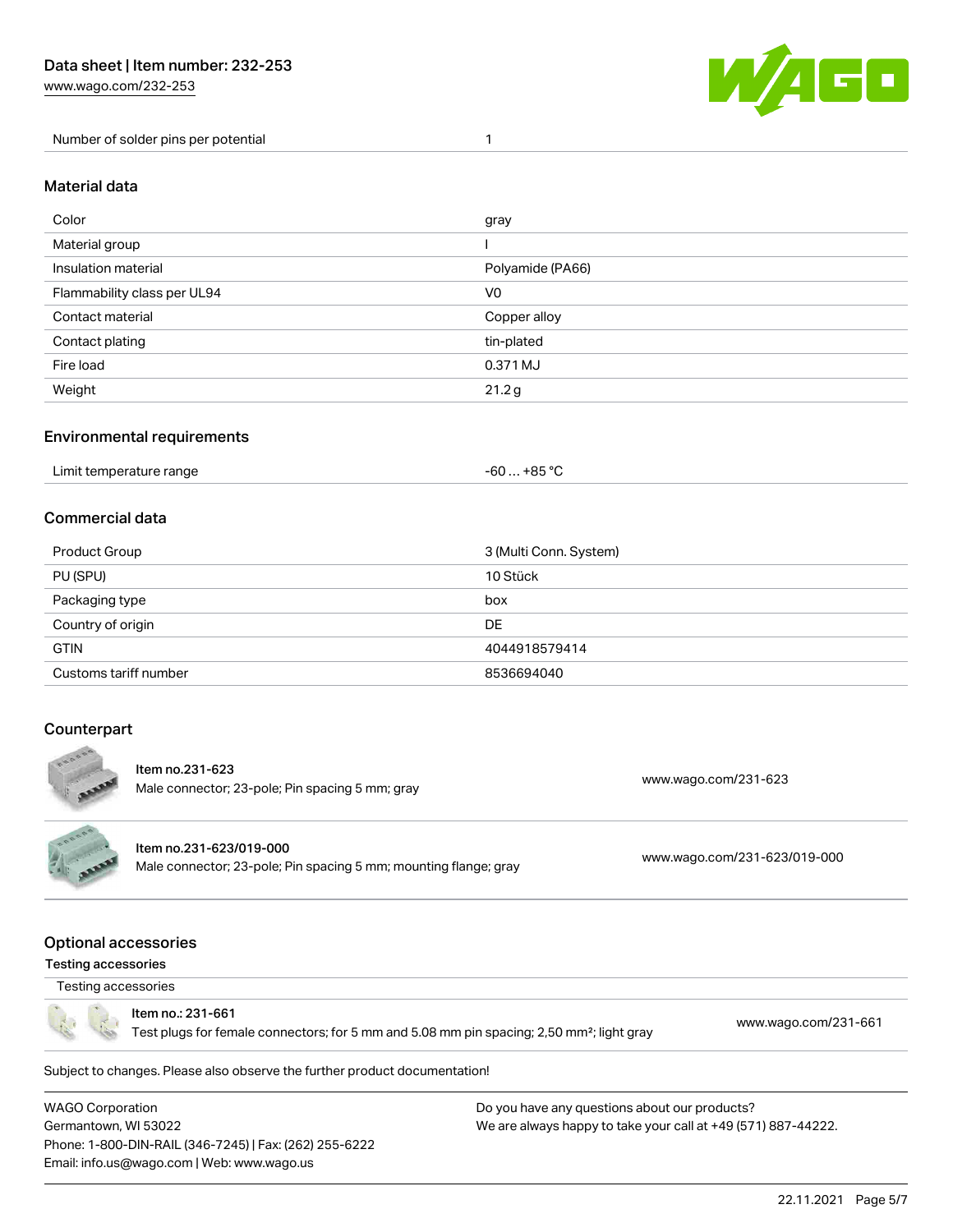

### Downloads **Documentation**

#### Additional Information

| Technical explanations                                                                                                                                                 | 2019 Apr 3 | pdf<br>2.0 MB | Download |
|------------------------------------------------------------------------------------------------------------------------------------------------------------------------|------------|---------------|----------|
| <b>CAD</b> files                                                                                                                                                       |            |               |          |
| <b>CAE</b> data                                                                                                                                                        |            |               |          |
| EPLAN Data Portal 232-253                                                                                                                                              |            | <b>URL</b>    | Download |
| ZUKEN Portal 232-253                                                                                                                                                   |            | <b>URL</b>    | Download |
| <b>PCB Design</b>                                                                                                                                                      |            |               |          |
| Symbol and Footprint 232-253                                                                                                                                           |            | <b>URL</b>    | Download |
| CAx data for your PCB design, consisting of "schematic symbols and PCB footprints",<br>allow easy integration of the WAGO component into your development environment. |            |               |          |
| <b>Supported formats:</b>                                                                                                                                              |            |               |          |
| ш<br>Accel EDA 14 & 15                                                                                                                                                 |            |               |          |
| H<br>Altium 6 to current version                                                                                                                                       |            |               |          |
| ш<br>Cadence Allegro                                                                                                                                                   |            |               |          |
| $\blacksquare$<br>DesignSpark                                                                                                                                          |            |               |          |
| $\blacksquare$<br>Eagle Libraries                                                                                                                                      |            |               |          |
| Ш<br>KiCad                                                                                                                                                             |            |               |          |
| $\blacksquare$<br>Mentor Graphics BoardStation                                                                                                                         |            |               |          |
| П<br>Mentor Graphics Design Architect                                                                                                                                  |            |               |          |
| ш<br>Mentor Graphics Design Expedition 99 and 2000                                                                                                                     |            |               |          |
| ш<br>OrCAD 9.X PCB and Capture                                                                                                                                         |            |               |          |
| ш<br>PADS PowerPCB 3, 3.5, 4.X, and 5.X                                                                                                                                |            |               |          |
| Ц<br>PADS PowerPCB and PowerLogic 3.0                                                                                                                                  |            |               |          |
| ш<br>PCAD 2000, 2001, 2002, 2004, and 2006                                                                                                                             |            |               |          |
| Ш<br>Pulsonix 8.5 or newer                                                                                                                                             |            |               |          |
| <b>STL</b>                                                                                                                                                             |            |               |          |
| П<br>3D STEP                                                                                                                                                           |            |               |          |
| ш<br><b>TARGET 3001!</b>                                                                                                                                               |            |               |          |

Subject to changes. Please also observe the further product documentation!

WAGO Corporation Germantown, WI 53022 Phone: 1-800-DIN-RAIL (346-7245) | Fax: (262) 255-6222 Email: info.us@wago.com | Web: www.wago.us